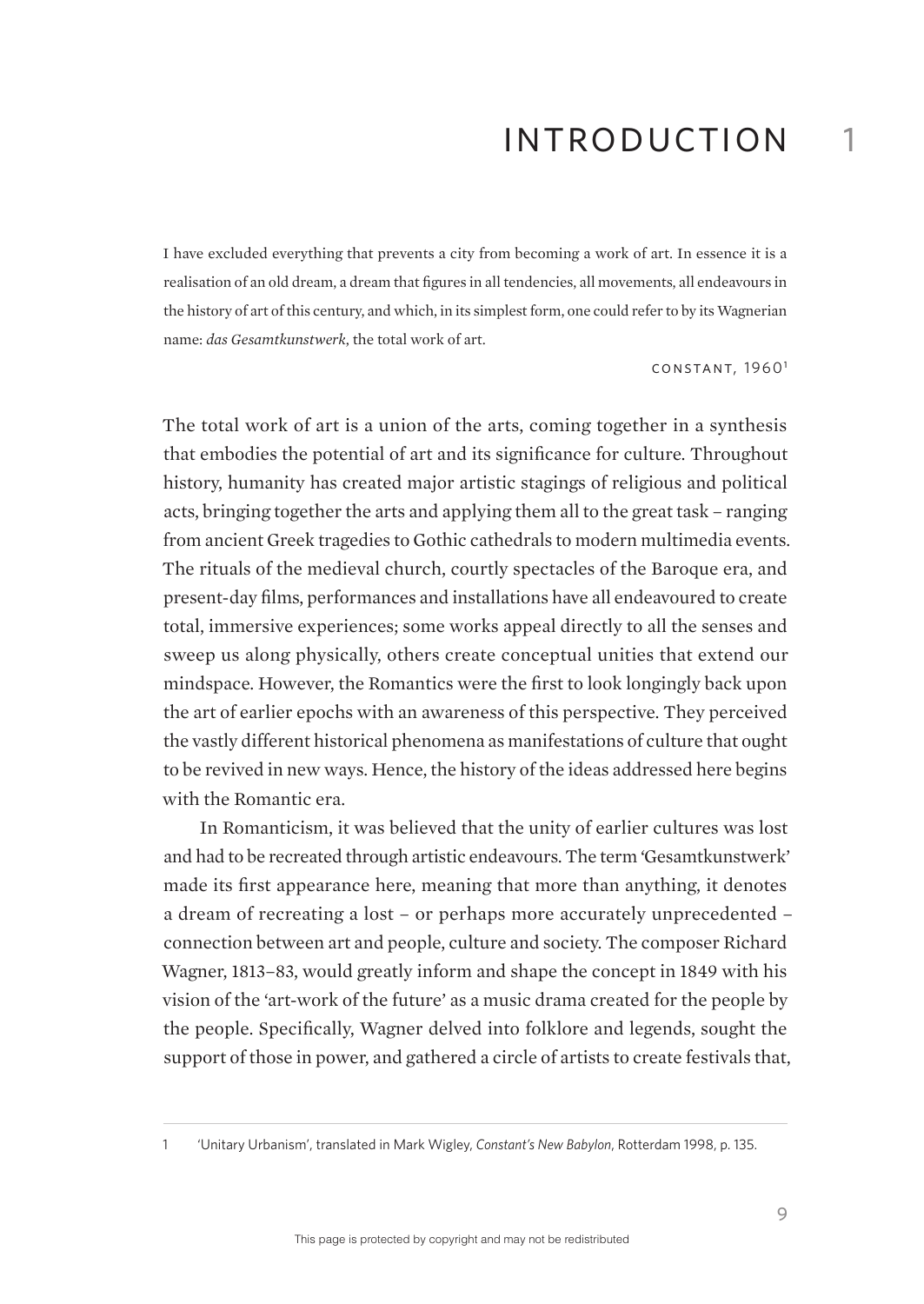through a shared experience, could promote a joint awareness and consciousness in the people – the *Volk*.

Wagner's aesthetic reflections on the possibilities of art and his visions, founded in a critique of culture, of creating better conditions for a new society, would later catch on in many different art scenes around Europe: from poets, playwrights and painters to the spatial art – *Raumkunst –* of the Jugendstil to the experiments of the avant-garde, ranging from actions and installations to visions of a new architecture and new sensescapes of design. These further developments are the subject of this study, and I focus especially on architecture and on design during the period 1890 to 1930. Here, the dream of the unifying and redemptive artwork can be said to culminate with the Bauhaus school, where the training strove to unite the arts in order to create an all-embracing union of architecture, construction, industrial design and visual forms of communication in order to help tie modern society together.

This book pursues and examines the dream of the Gesamtkunstwerk as a reflexive and discursive phenomenon, meaning that I follow it specifically from Wagner onwards. Accordingly, I adhere to the historical concept applied by him, 'Gesamtkunstwerk', and its role in the history of ideas, rather than the English translation, 'total work of art', which can be used as a broader, analytical category. This is more of a historical and conceptual study than an analytical, classifying one. The objective is not to be able to designate new Gesamtkunstwerks, but to trace the role played by these ideas in architecture and design. The thesis is that the translation of Wagner's vision into not just one version of the joint artwork, but into a wide range of attempts to link up art forms, was crucial to modern architecture and design in their experiments with other art forms and the vitalisation of communities.

The first use of the term 'Gesamtkunstwerk' can be traced to a dissertation from 1827 by the German theologian and philosopher Eusebius Trahndorff.<sup>2</sup> Here, the concept established a link between art and worldview, but its impact was not significant. Only when Richard Wagner used the designation in his programmatic writings from Zurich 1849–51 to assist the unfolding of his vision of the 'Art-Work of the Future' did it become a fixed term. Thus, Wagner cannot

<sup>2</sup> Eusebius Trahndorff, *Ästhetik oder Lehre von Weltanschauung und Kunst*, Berlin 1827. Daniel Schneller refers to A. R. Neumann, 'The earliest use of the term 'Gesamtkunstwerk'' from *Philological Quarterly*, 1956, vol. 35.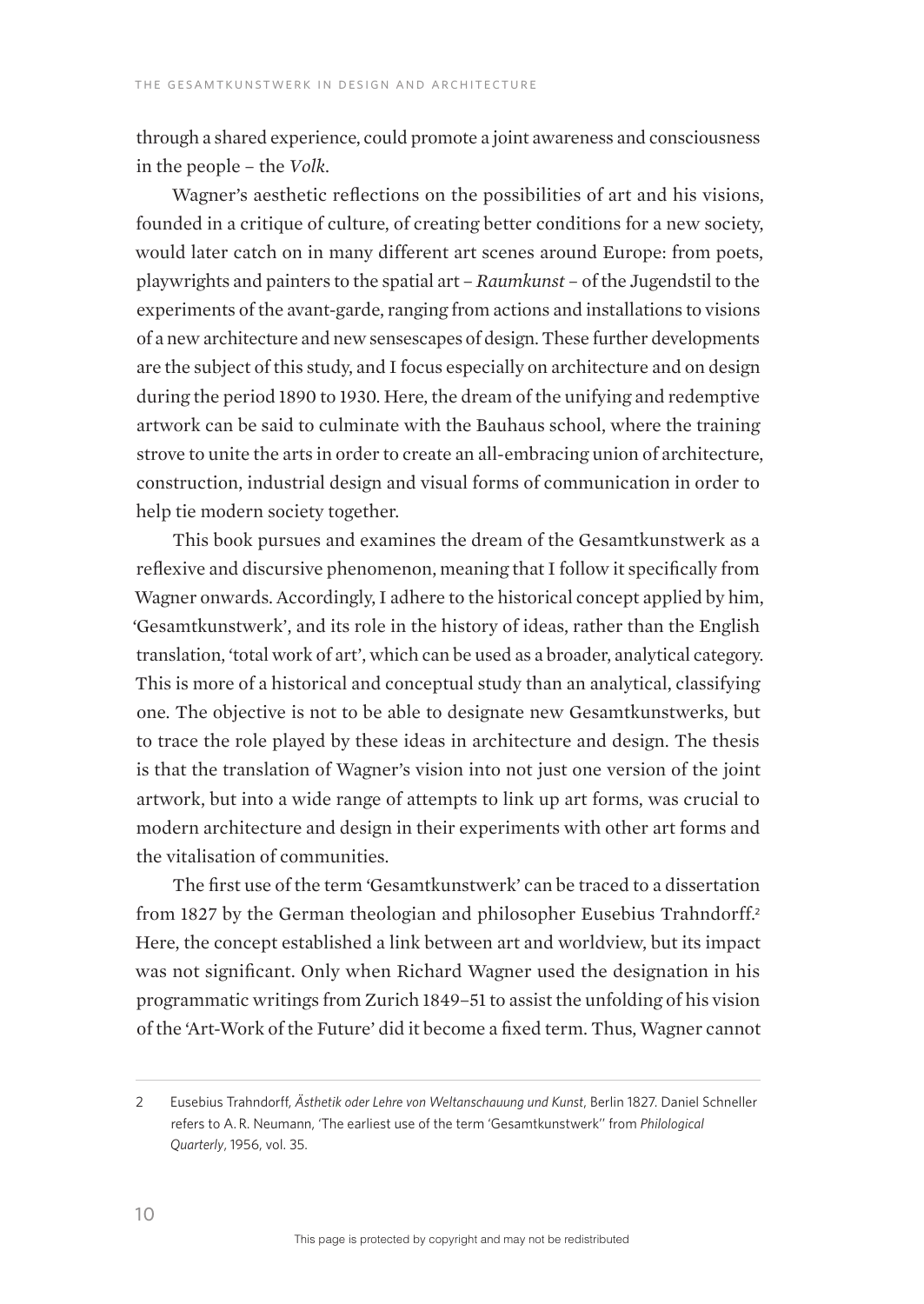be credited with inventing either the term or the idea, but he is nevertheless the key figure in this regard because his art-philosophical formulation of the vision of the Gesamtkunstwerk and its concrete realisation in his Bayreuther Festspiele became the main inspiration for experimenting with and thinking in terms of other forms of redemptive total art. In fact, he himself stopped using the term 'Gesamtkunstwerk' after having created his programmatic writings.<sup>3</sup> He constantly sought for new words to describe his works, but it would appear that no genre designation could fully encompass the uniqueness of his vision. For example, *Tristan and Isolde* was simply called a 'Handlung in drei Aufzügen' – 'an action in three acts'.

During those years in which Wagner himself thought in terms of this concept and unfolded the ideas of the union of the arts in the 'art-work of the future', he was fuelled by a utopian socialism and was actively involved in the revolutionary uprising in Dresden in 1848. This was the starting point that inspired many later, progressive artists and architects. But these inspirations are of course also influenced by the changes subsequently found in his artistic project and later writings. In his last years, Wagner surrounded himself with a circle that inclined towards race theories and national chauvinism, introducing a timbre which his widow, Cosima, carried on in his legacy in Bayreuth. Such thinking was widespread at the time, encompassing many ambivalent elements from disparate movements such as Vitalism and health reforms to pan-Germanism and anti-Semitism; later, Adolf Hitler would draw on such fancies and ideas when moulding his Nazi ideology. An enthusiast of Wagner's work, the Führer would use and abuse his art and ideas in the staging of a Third Reich. If we look at the monumental buildings, the choreographed rallies, processions and folk festivals and the Nazi vision of a new, healthy culture, they have the feel of being envisioned as Gesamtkunstwerks. We must, then, consider and respond to the fact that the Wagnerian view of art could play a role in the mindset of Nazism and in modern art theories alike.

Wagner's thinking encompasses so many intimations, approaches and transformations that we cannot claim to identify a straight line connecting the various elements. What is more, many of those who were inspired were also critical of Wagner himself and his festival. This aspect was instrumental

<sup>3</sup> Sanna Pederson, 'From Gesamtkunstwerk to Music Drama', ed. David Imhoof et al., *Total Work of Art*, New York 2016.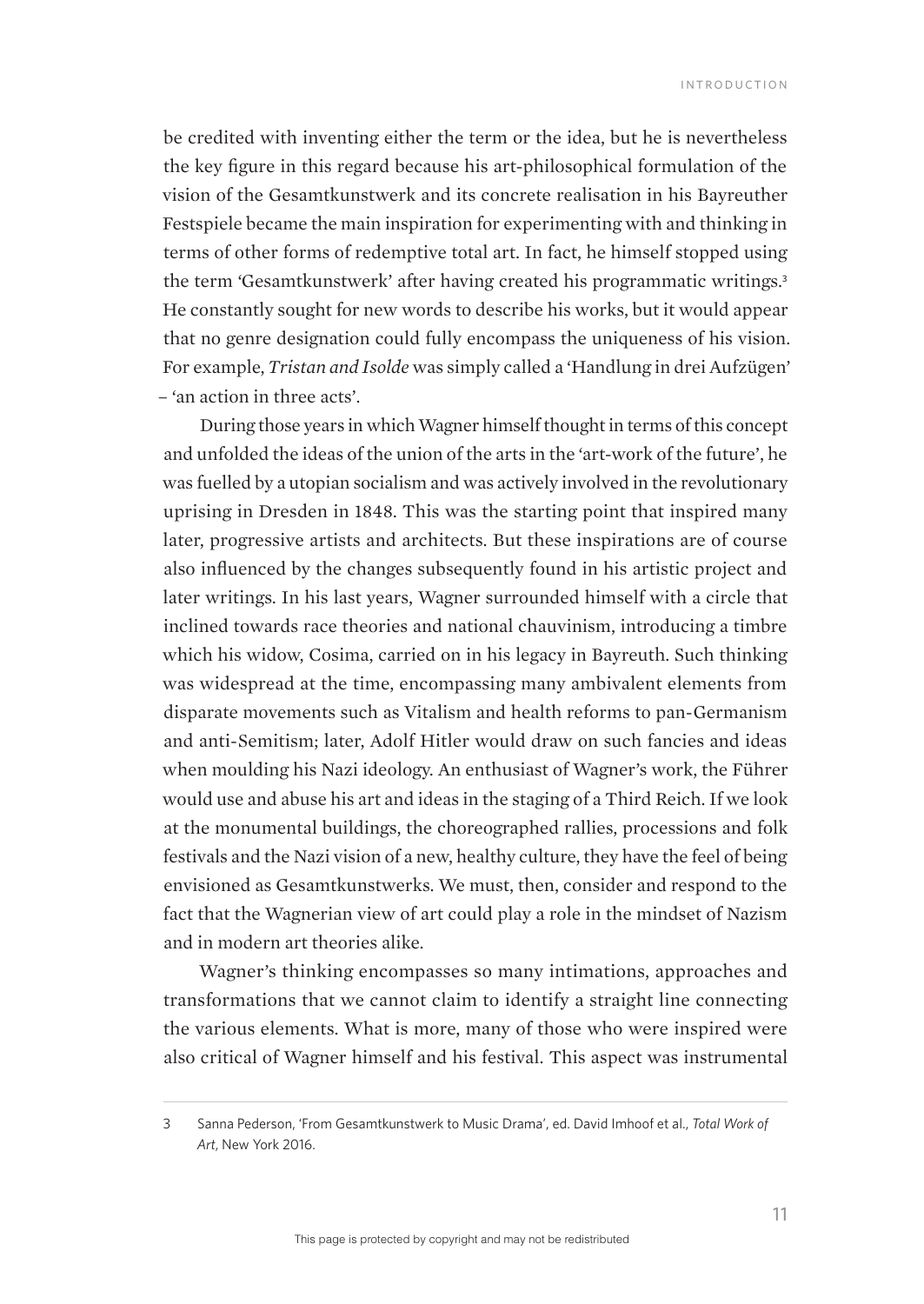in ensuring that the visions grew, developed and took on such wide-ranging span and significance. Tellingly, a critic like Theodor W. Adorno, writing in his Versuch über Wagner, has reservations about virtually every step of Wagner's dispositions, yet is compelled to admire how his work can, despite everything, quite miraculously carry itself aloft and succeed as great art – first and foremost as great music. The strong critique of Wagner and his thinking will also play a role here, but it should not stand in the way of a historical and conceptual understanding of the often grandiloquent, overblown ideas and notions of this late-Romantic period; ideas that have often been ridiculed and seen as anathema by the champions of the modernist movement. Understanding the concepts in their earlier, formative context is crucial for the critique, cf. Hans-Georg Gadamer: 'Key concepts and words which we still use acquired their stamp then, and if we are not to be swept along by language, but strive for a reasoned historical self-understanding, we must face a whole host of questions about verbal and conceptual history.'4 He also specifically mentions the concepts arising in the nineteenth century as strongly influential ideals.

## **The relationship between the arts**

It is no coincidence that the call for a joint, collective art came from music. One might well have imagined that the art of architecture, often considered the mother of all the arts, would have taken the lead, but a part of the problem was that architecture seemed to have lost its grasp on the collaborative efforts that were previously considered a perfectly natural given. Architecture had been hit the hardest by the style crisis and was often reduced to historicising set pieces. Music, on the other hand, had undergone a period of strong development with Viennese Classicism and the Romantic period, increasingly making music a role model for the other art forms. With the worship of Beethoven and Wagner seen in the years leading up towards 1900, not least within the visual arts, music was the highest ideal of art.

In his *Geburt der Tragödie aus dem Geiste der Musik* of 1872, Friedrich W. Nietzsche evoked how the artistic power of drama, poetry and visual art sprang from music like sparks. This was how the perfection of Greek tragedy as a political, sacred, and artistic whole had arisen, and the process was to

<sup>4</sup> Hans-Georg Gadamer, *Truth and Method*, (1960), London 1989, p. 9.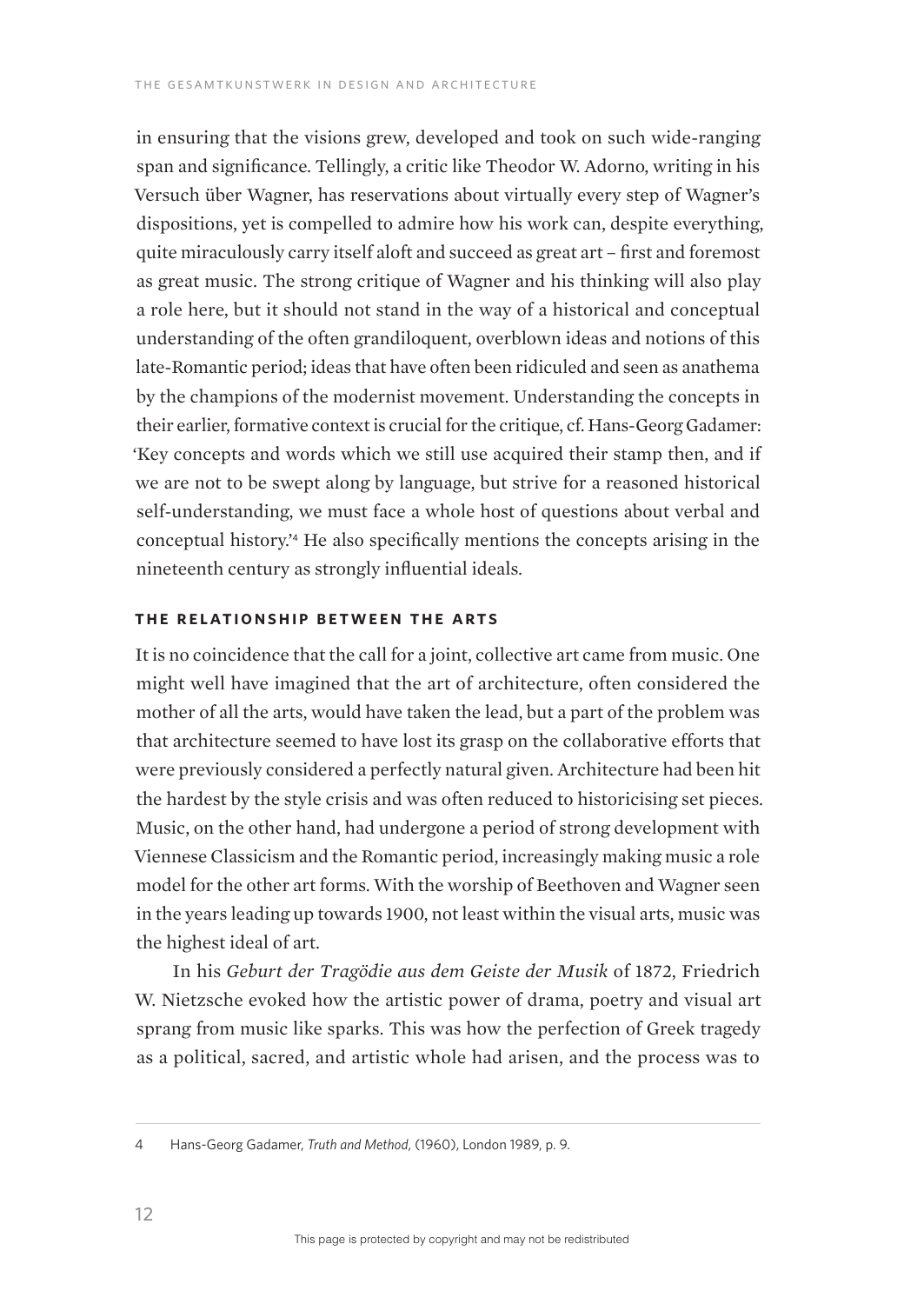repeat itself with German music, pregnant as it was with a new culture, a new worldview. Nietzsche's affinity and empathy with Wagner's music dramas as liberating Gesamtkunstwerks formed the background for his dissertation. The philosopher was completely enraptured by the Wagnerian project until he suddenly did a *volte-face*, now seeing it as the strongest manifestation of all the ills of the time, the decadence of modern culture.

Seen in relation to music as the highest ideal, applied art and design for everyday life occupied a position at the opposite end of the hierarchy, but under the motto of Ars Una – a single, indivisible art – they became an important part of the struggle for a new art. In the years leading up to 1900, they gained newfound status and respect in the collaboration with the higher arts and were even envisioned as having a style-defining and revitalising role in relation to the crisis-stricken arts that were slowly suffocating in the lethargic salons – a breath of fresh air in oxygen-deprived surroundings. Indeed, an array of the central figures in the Gesamtkunstwerk tradition were artists who originally came from the realm of painting, but moved into architecture by way of applied art and interior design. Such a shift had already taken place in the case of William Morris, but the trend became particularly prominent in the generation around 1900, spearheaded by Henry van de Velde and Peter Behrens. Through the Werkbund and, later, Bauhaus movements, they would significantly impact the breakthrough in modern architecture and design, so that one may confidently speak about a revitalisation of art. In interiors and in design, art could be directly linked to the realities of everyday life and thus seek the kind of organic connection with culture that would strengthen art and the entire divided culture. In being activated this way, design took on a visionary dimension infused by elements of cultural critique, offering fertile ground for modern design history to grow and evolve.<sup>5</sup> By 'design' I thus also refer to the entire, much-contested field which emerged all through the nineteenth century, through factors such as industrialisation and aesthetic reform effected by the medium of applied art, from arts and crafts to the German Kunstgewerbe-Bewegung and Werkbund. The controversy was expressed in a wealth of different terms and designations used in various languages, including applied arts, decorative arts and industrial design, each embedded with their own artistic ideals and cultural visions.

<sup>5</sup> Anders V. Munch, 'Design as Gesamtkunstwerk', *Scandinavian Journal of Design History*, vol. 11, Copenhagen 2001.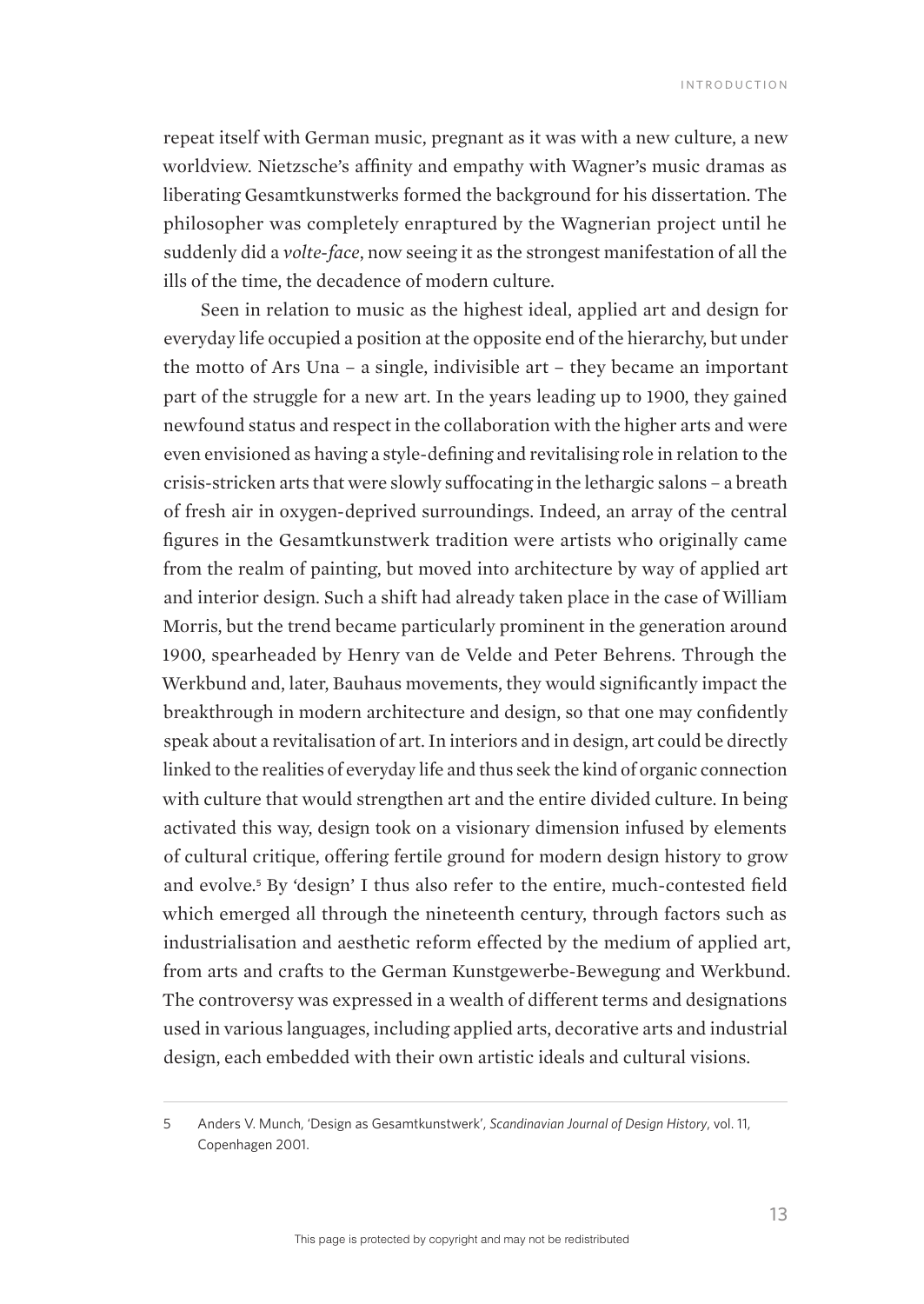Pursuing this route, architecture too could attain its special position as a physical setting for a joining of the arts and for cultural life. Not only should the building itself be created as an artistic form; it should also be regarded as a formative factor in society, making it natural to work with architecture as a simultaneously artistic and social totality that could act as a guiding light for culture as such. Thus, early modern architects such as Peter Behrens, Bruno Taut and Walter Gropius dreamed of a new monumental architecture, the cathedrals of the future. The cathedral became a symbol and a metaphor for the common task – the building of communities – but that task could also be addressed in the carefully considered and thorough composition of the individual home, in solutions aimed at many homes or in treating an entire city as an artistically organised community. The contribution made to the history of the Gesamtkunstwerk tradition in this book concerns the role played by architecture, applied arts and design in a state of constant interaction with art.

## **Parallel ideas in the history of architecture and design**

Although the stated mission of this book is to trace the Wagnerian concept of the Gesamtkunstwerk within the fields of architecture and design, we must also take into account the fact that ideas about monumental architecture or the home as a union of the arts play a role in nineteenth-century architectural and design history that falls beyond Wagnerian tradition and develop without reference to the Wagnerian terms. In that sense, they are developments within a broader complex of ideas, rather than a narrowly defined history of a single concept. As I shall explore in my presentation of Wagner's thinking, the leading German architects Karl Friedrich Schinkel and Gottfried Semper had already entertained notions about resurrecting and revitalising the art of architecture in interaction with the other art forms. Schinkel painted large prospects of Gothic cathedrals as the focal points of the living culture that had created them. Semper was inspired by the new archaeological discoveries revealing that the friezes and sculptures of antiquity had originally been painted in vivid colors, prompting him to imagine a new, dynamic collaboration between the arts with architecture as the framework and the architect as conductor.<sup>6</sup> Wagner would work directly with Semper as the architect behind both the Dresdner Opera

<sup>6</sup> Gottfried Semper, *Vorläufige Bemerkungen über bemalte Architektur und Plastik bei den Alten*, Altona 1834.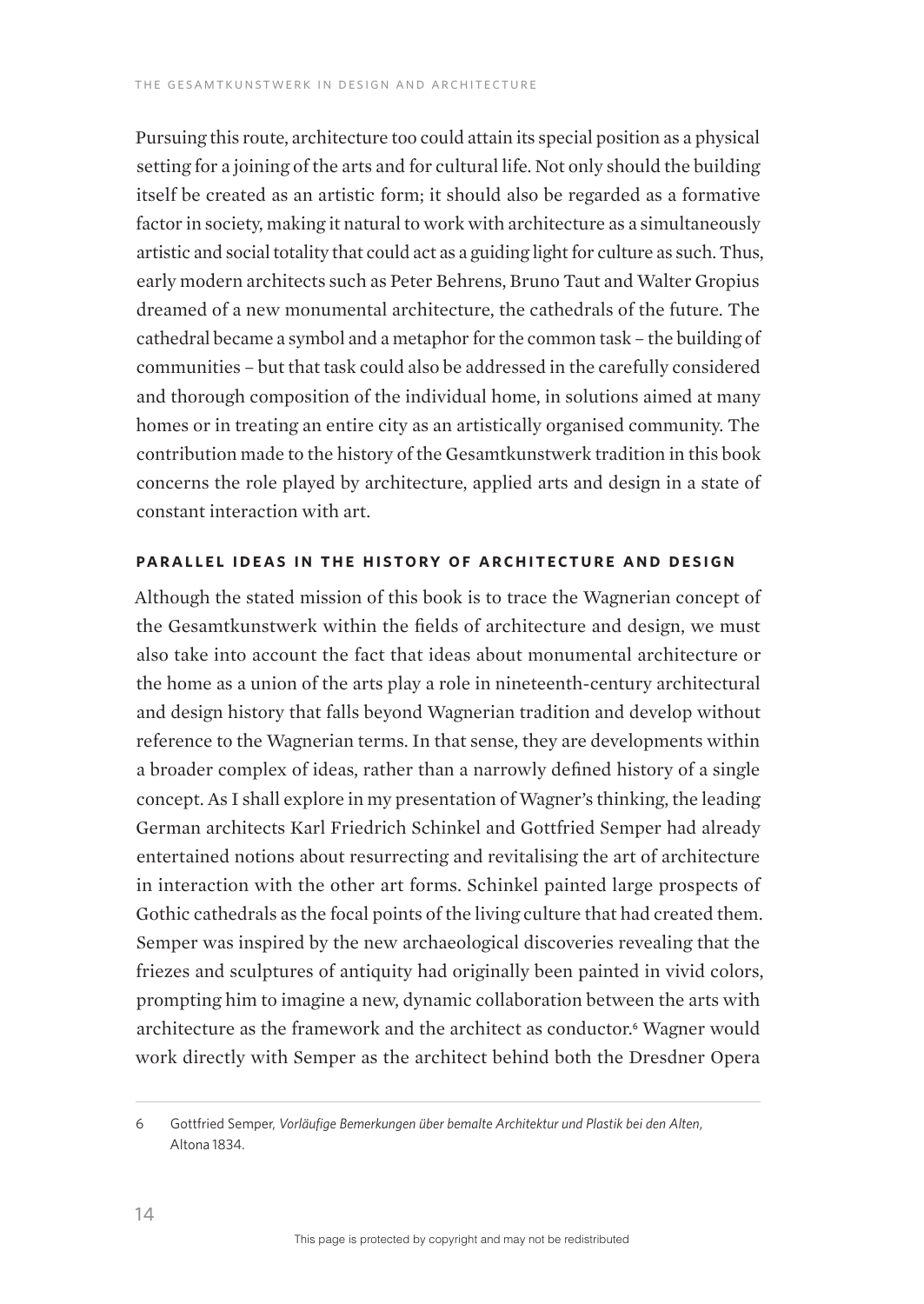and the plans for a new type of opera house to accommodate Wagner's music dramas in Munich. So these ideas from architecture have obviously been part of Wagner's inspiration.

These ideas would find little practical foothold in architecture at first, prompting neither revolution nor revitalisation. The wish to find a new, contemporary mode of expression and a new role for the art of architecture was a trait regularly repeated throughout the century. However, all the arts sought a revitalisation beyond the roles and formats assigned to them by bourgeois salon culture. Artists of all kinds sought the original sources of art in history, in the people, in everyday life, in the human senses and in craftsmanship.<sup>7</sup> This also challenged the academic hierarchy, where sculpture, history painting and other representational art forms used for official purposes were now being contested, while applied art was the focus of renewed attention as a source of new stylistic expressions, new challenges involving old techniques and new contexts. This break-up within the established hierarchy, where painters and sculptors looked to applied art and architecture alike, dovetailed neatly with the notion that the arts only came into their own when they came together for a higher goal – when boundaries and hierarchies were broken down.

John Ruskin's and William Morris's ideas about the revival of medieval craftsmanship in architecture and crafts, from churches to private homes and book print, had the same starting point as Schinkel and Semper, but caught on more widely. They would also enter into a direct interplay with inspiration from Wagner and the symbolist Wagnerianism found among the continental Jugendstil artists, above all in the work of Henry van de Velde. I examine this connection in the chapter 'Out of the Golden Frames', where the Gesamtkunstwerk idea is, as it were, translated into architecture and design, reaching beyond Wagner's own wishes for the festival theatre in Bayreuth.

I strive to restrict myself to examples and texts that draw on or contribute to the Wagnerian tradition. However, this task is complicated by the simple fact that the years leading up to 1900 feature such a rich array of trends and inspirations that reinforce each other in architecture and design, even though they had widely differing and often conflicting starting points. If I may use Denmark as an example, references to contemporary German art or culture were

<sup>7</sup> Werner Hofmann, *Turningpoints in Twentieth-Century Art: 1890–1917*, London 1969, and *Die Moderne im Rückspiegel*, Munich 1998.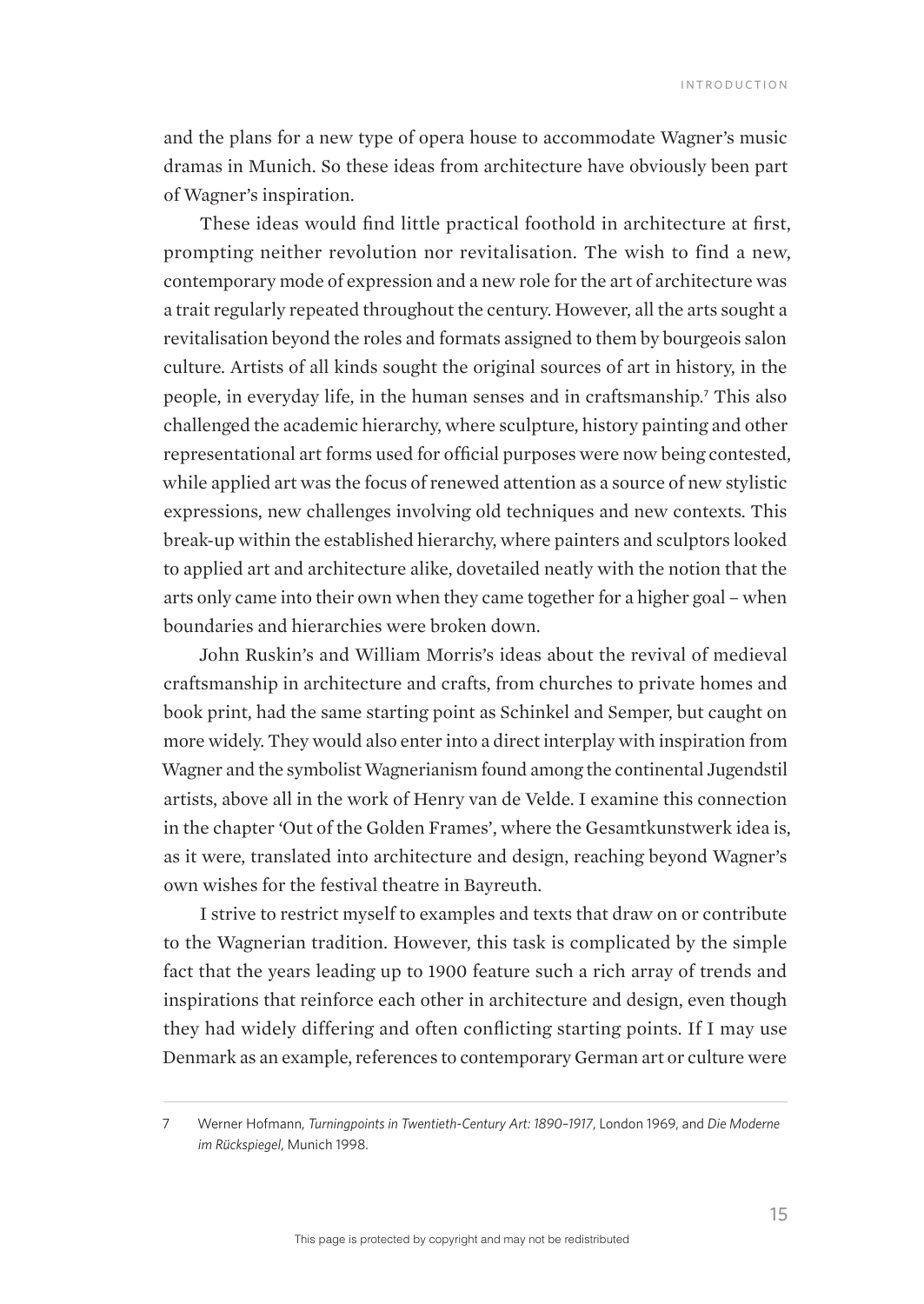rarely used positively, either by artists or architects – nor indeed in later art and architectural historiography. Danish art and cultural identity were most often understood in terms of how they represented a contrast or opposition to the large neighbour south of the border, even though Danes would typically follow the latest developments through German contacts and magazines. For the Danes, Germany represented a threat in many respects: politically, militarily, culturally and in terms of trade, too, not least because the processes of modernity and industrialisation developed at a furiously fast pace there compared to Denmark.<sup>8</sup> There was, then, little breeding ground in Denmark for a broader Wagnerianism outside the realm of music. But the Danish secession movement known as *Den Frie Udstilling* (The Independent Exhibition), established in 1891, was influenced by international trends from an early stage, especially by Les Vingt in Belgium. It also began showing applied art in 1894, before the Viennese and Munich secessions did the same. The leading artists of the movement – J.F. Willumsen, Johan Rohde, Thorvald Bindesbøll, and Agnes and Harald Slott-Møller – worked with ceramics, furniture, interiors and architecture in addition to their painting.<sup>9</sup> These artists, who sought to rediscover or create a distinctly Danish mode of applied art, were inspired by Japonisme and by the Danish National Romanticism movement alike. They sought to create a new aesthetic coherence and unity in everyday settings based on techniques found in Japanese decorative arts, but using subject matter and imagery from the Danish countryside and earlier epochs in the nation's history. No subject, no object was too trivial or ordinary to be artistically designed or adorned.

The Copenhagen City Hall, 1892–1905, became a pivotal undertaking that provided work for many artists and led them into the realm of applied art. The architect Martin Nyrop designed the furniture, but commissioned artists to create decorations, fittings and interiors done in various materials and old techniques. Even though the exterior of the Copenhagen City Hall drew inspiration from the city hall of Siena as an architectural type, the idea was for all the decorations

<sup>8</sup> Anders V. Munch, 'On the Outskirts. Geography of design and the self-exoticisation of Danish design', *Journal of Design History* 30/1 2017, pp. 50–67.

<sup>9</sup> Munch, 'Heraus aus den Goldrahmen. Rohde, Hannover und die Idee von der Vereinigung der Kunstarten', in *Johan Rohde. Ein dänische Künstler der Moderne*, eds. Gertrud Hvidberg-Hansen & Gertrud Oelsner, Bröhan-Museum, Berlin, 2006.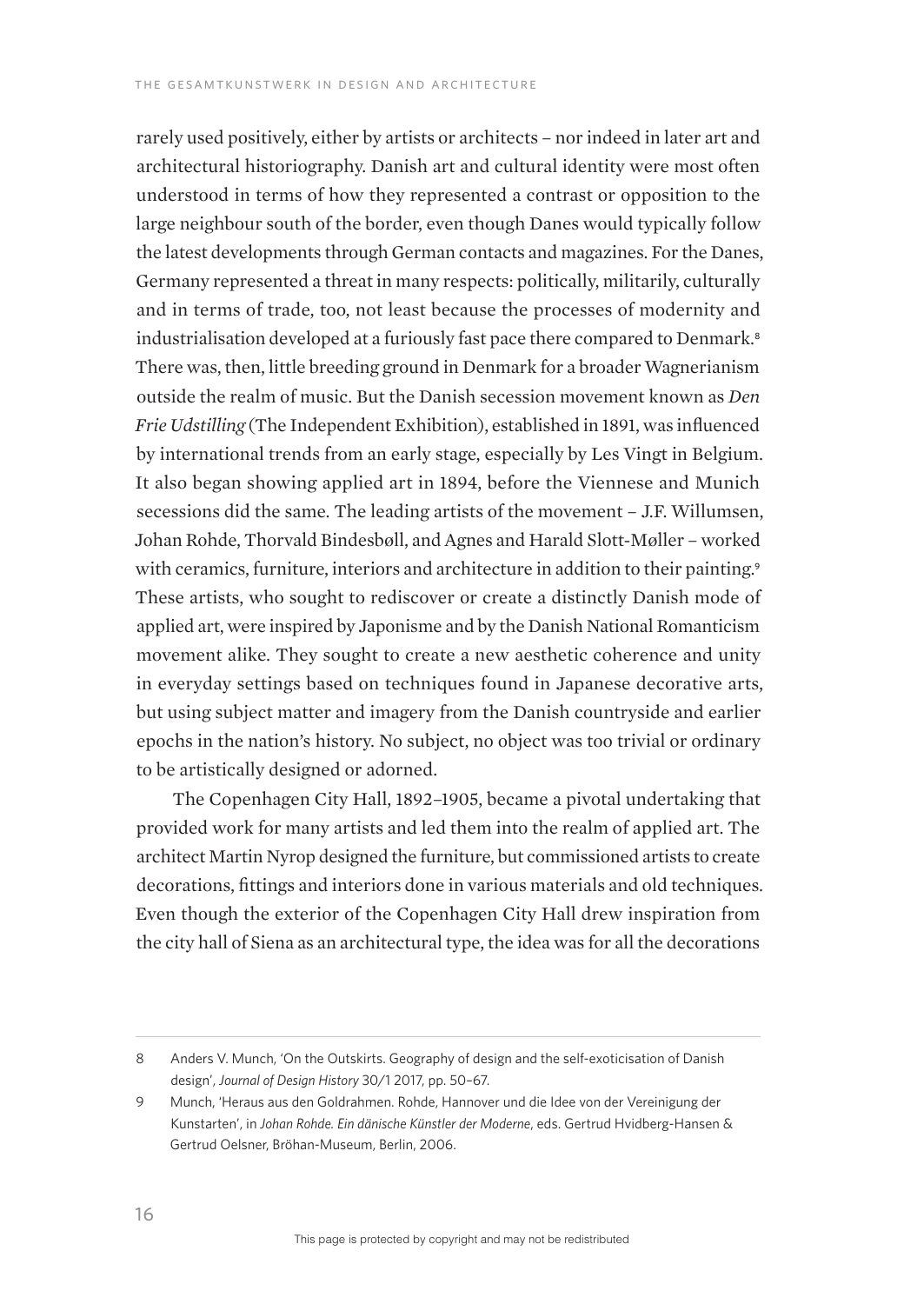to appeal directly to the common citizens, featuring well-known motifs from Danish nature and history.

A more tightly composed total work of art was the Faaborg Museum, 1913–15, designed by Carl Petersen. Having honed his feel for materials and colours by working with stoneware at Bing & Grøndahl, the architect went on to compose a museum where the changing lighting, the saturated wall colours, floor mosaics and the dynamic flowthrough emphasised architecture as a spatial art that interacted with the collection of paintings. Together with a young Kaare Klint, who was a self-taught painter at the time, Petersen designed furniture for the museum; the Faaborg chair has since been highlighted as the starting point of the Danish school of furniture design.10 The building's total, accumulated effect of different art forms, space and rhythm, colours and materials has since been highlighted as an ideal for Danish architecture. The museum is a focal point in many Danish histories of architecture and is used to describe how architecture creates experiences, making it seminal for the articulation of the ideals in Danish architecture<sup>11</sup>

It is, then, perfectly possible to find clear-cut examples of architecture from around 1900 that wants to create a total, sublime experience and a unifying effect, offering a shared, common identity – without reference to a Wagnerian tradition. Outside Denmark, though, Wagnerian ideas would often reinforce the aforementioned tendencies. Although the historical study conducted here restricts itself to examples that refer to the Gesamtkunstwerk in a Wagnerian sense, I also wish to trace how this tradition was influenced and fuelled by encounters with other strong tendencies such as the Arts and Crafts movement, National Romanticism and Japonisme. In the Nordic countries, National Romantic architecture and interior design encompasses an even stronger topos in contemporary art, 'the home as a work of art', to use a designation employed by Barbara Miller Lane.<sup>12</sup> She considers the painters Akseli Gallen-Kallela in Finland, Gerhard Munthe in Norway and Carl Larsson in Sweden. The latter became famous for his watercolours of the home he created with his wife, the artisan Karin Larsson, and the book *Ett Hem*, 1899, has had a major impact on

<sup>10</sup> G. Hvidberg-Hansen & G. Hedin, eds., *Faaborg Museum and the Artist's Colony*, Aarhus 2019.

<sup>11</sup> Steen Eiler Rasmussen, *Experiencing Architecture*, London 1959.

<sup>12</sup> Barbara Miller Lane, *National Romanticism and Modern Architecture in Germany and the Scandinavian Countries*, Cambridge 2000.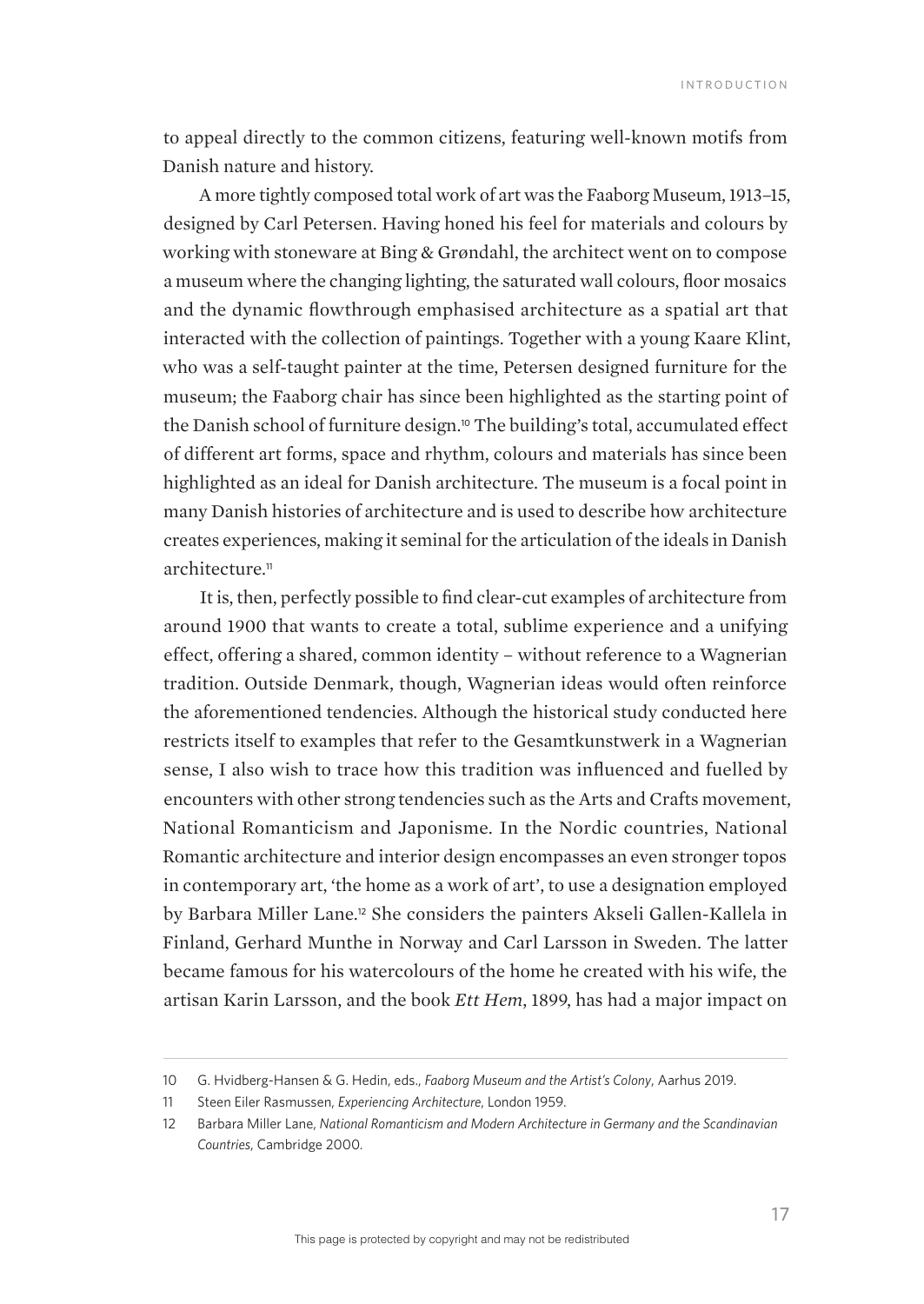

1. The archive of *Faaborg Museum*, 1913–15, architect Carl Petersen, with furnishing by Petersen and Kaare Klint and wall painting by Johannes Larsen